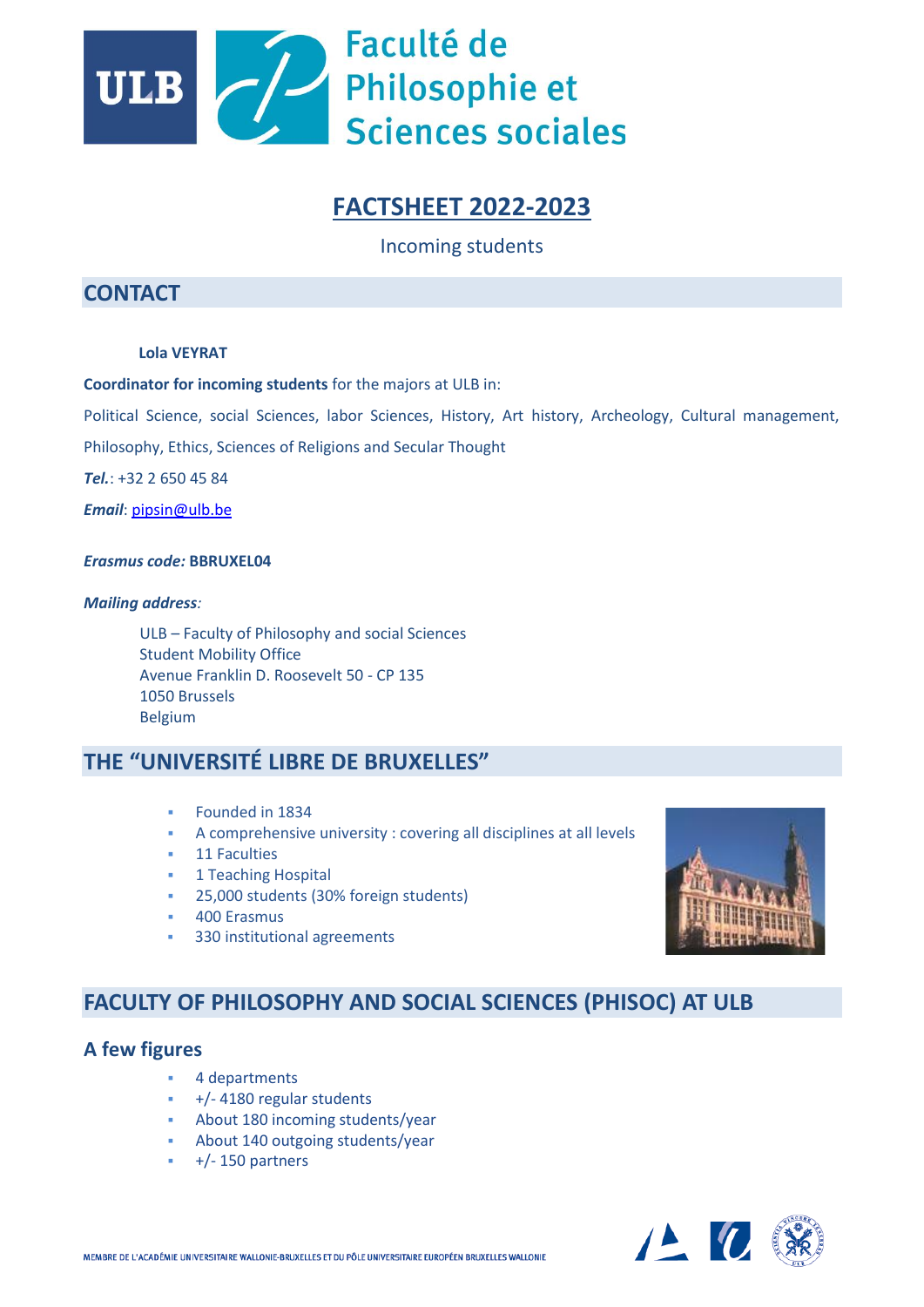

### **Majors available to incoming students (according to the agreement with your university)**

- Political Science (Political science, International Relations, European Studies)
- Social Sciences (Sociology, Anthropology)
- Labor Sciences (Industrial Relations and Personnel Management, Social Work)
- **History**
- **Art history**
- **Archeology**
- Cultural management
- Philosophy
- Ethics
- Sciences of Religions and Secular Thought

## **EXCHANGE RELATED INFORMATION**

### **Websites**

- Incoming Students :<https://phisoc.ulb.be/fr/venir-etudier-a-la-faculte>
- The student mobility website should answer most of the questions your exchange students can have. Therefore, we strongly recommend them to read it carefully. The Student Mobility Office will of course remain available for any further questions.
- ULB: [www.ulb.ac.be](http://www.ulb.ac.be/)

### **Information packages**

- **Info Pack 1** (by mid-April): exchange at glance and moveon application form web link e-mailed to the students once they have been officially announced.
- **Info Pack 2** (by June for T1 & AA, by December for T2<sup>1</sup>): visa letter, Guide 1... sent by email once the students have completed the application form on-line moveon.
- **Finalisation registration with the matricule number and process to create ULB email address** sent by email 1 month before the welcome week.
- **.** Info Pack 3: course registration form, Guide 2... given on site to the students during the welcome meeting.

### **Information meeting**

An information/welcome meeting is organized for Phisoc exchange students before the beginning of the courses (dates to be confirmed):

- $\checkmark$  1 1<sup>st</sup> term: **second week of September**
- $\checkmark$  2 2<sup>nd</sup> term: **very end of January**

**PARTICIPATION TO THOSE MEETINGS IS MANDATORY!**

 $1$  AA – T1 – T2: see below section "ULB calendar".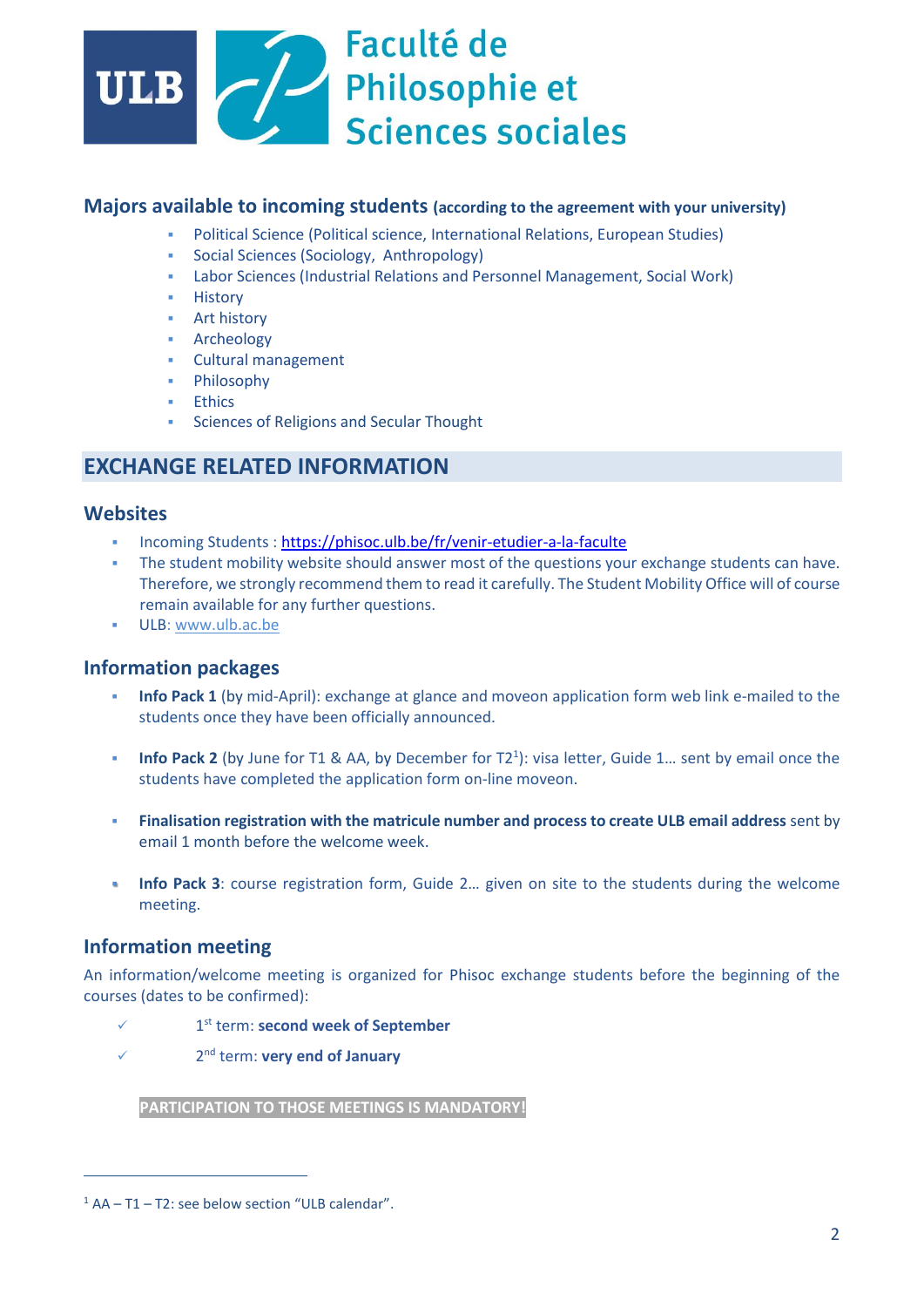

# **ULB CALENDAR 2021-2022 (TBC : TO BE CONFIRMED)**

➢ The **academic year (AA)** should starts on **September 5** and ends officially on **June 30.**

### **FULL ACADEMIC YEAR = 9 MONTHS**

**1 TERM = 4.5 MONTHS**

➢ The **1 st term (T1)** should starts on **September 5** and ends on **January 27.**

| <b>September 5:</b>       | start of the academic year                                 |
|---------------------------|------------------------------------------------------------|
| September 7:<br>×         | <b>Welcome Meeting (MANDATORY!)</b>                        |
| September 8:<br><b>CO</b> | Meeting with the academic coordinators                     |
| September 20:             | beginning of the courses                                   |
| December 24:<br>ш         | end of the courses and beginning of the Christmas Holidays |
| January 10:               | beginning of the exams                                     |
| <b>January 28:</b>        | end of the exams                                           |
|                           | end of the 1 <sup>st</sup> term exchange period            |

#### ➢ The **2 nd term (T2)** officially starts on **January 31** and ends on **June 30.**

| ×  | January 31:          | start of the 2 <sup>nd</sup> term               |
|----|----------------------|-------------------------------------------------|
|    | February 1 - TBC :   | <b>Welcome Meeting (MANDATORY!)</b>             |
| ×  | February 2:          | Meeting with the academic coordinators          |
| m. | February 7:          | beginning of the courses                        |
| ×  | Mid of May:          | beginning of the exams                          |
| u, | <b>June 30:</b>      | end of the exams                                |
|    |                      | end of the 2 <sup>nd</sup> term exchange period |
| ×  | Mid-August beginning | re-sit exams                                    |
|    | of September:        |                                                 |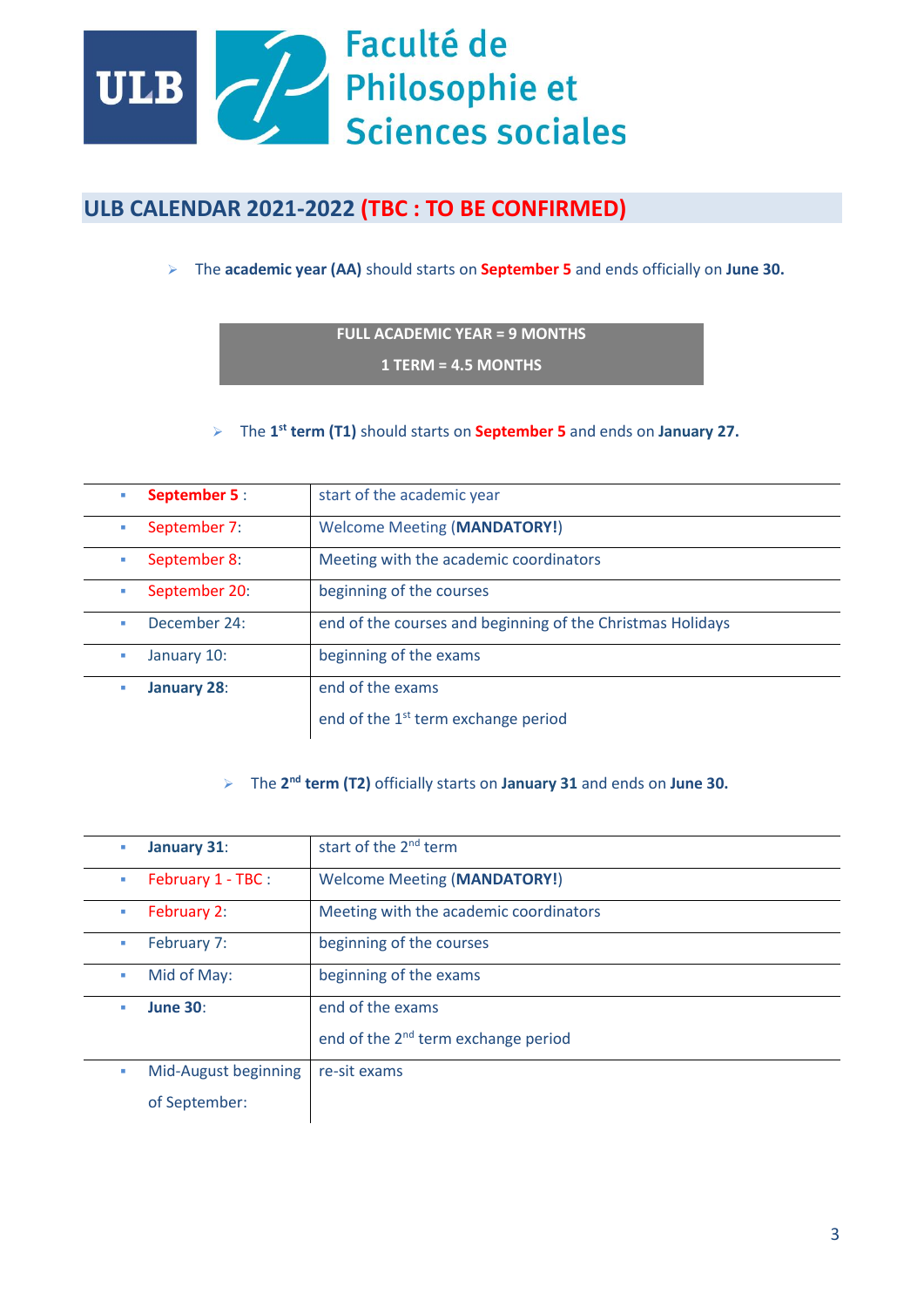

# **ADMINISTRATIVE PROCEDURES**

## **Nominations**

▪ Exchange students' nominations have to be sent **by the home university coordinator** by email to [pipsin@ulb.ac.be](mailto:pipsin@ulb.ac.be)

#### **Students' data required**: *please use the Phisoc nomination form in the excel format!*

- $\checkmark$  Last and first names (please specify)
- $\checkmark$  Gender (M/F)
- ✓ E-mail address
- ✓ Year of study
- Exchange period:
	- 1<sup>st</sup> term (September January)
	- 2<sup>nd</sup> term (January June)
	- Full academic year
- **Major at ULB**
- **Nomination deadlines:**

**1 st term & academic year: MAY 14 2 nd term: OCTOBER 15** 

For other ULB faculties (Faculty of Letters and Communication, Faculty of Law, Faculty of Sciences, Faculty of Pharmacy, Brussels School of Engineering, Faculty of Faculty of Psychology, Faculty of Motor Sciences) **please send your students' applications to ULB "Mobilité Etudiante":** Mr Luis Gomez/Mobilité Etudiante Université Libre de Bruxelles Avenue Franklin D. Roosevelt 50 – CP183 B - 1050 Brussels Email: [mobilite@ulb.be](mailto:mobilite@ulb.be)

## **LANGUAGE REQUIREMENTS**

 The Université libre de Bruxelles is a **French-speaking** university. A vast majority of courses are taught in **French**. It is thus highly recommended that exchange students coming to the ULB **acquire a B1 level in French** prior to their arrival even if our Faculty does not require a DALF/DELF or any official certificate.

# **LANGUAGE COURSES**

Students are being given the opportunity to improve their knowledge of French thanks to free French language courses. These courses are aimed at students who already have some good basic knowledge of French. More details on: https://www.ulb.be/en/get-help-with-french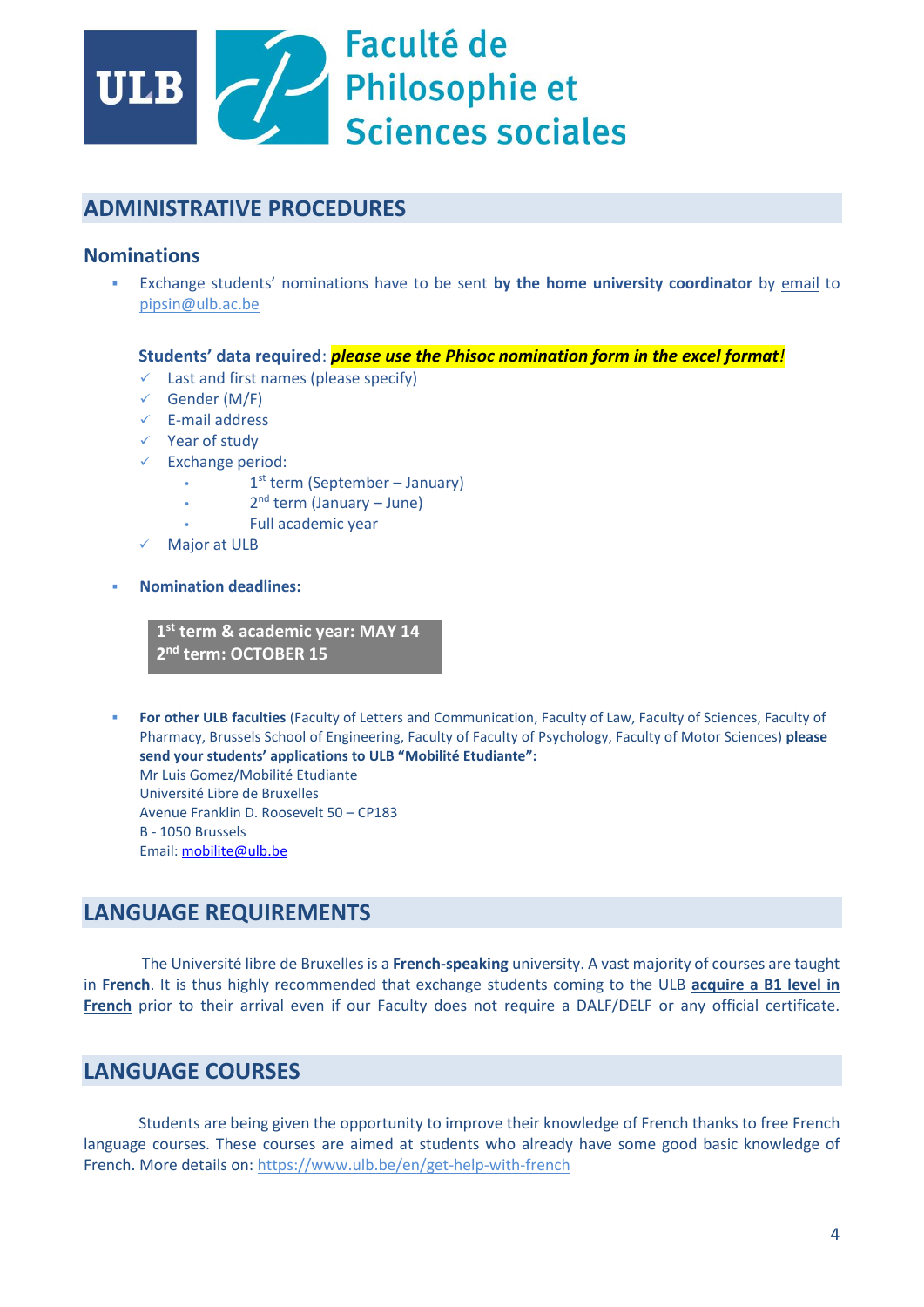

# **PROGRAM**

## **Courses**

Exchange student courses in the Faculty of Philosophy and social Sciences Course descriptions: https://www.ulb.be/servlet/search?page=&l=0&beanKey=beanKeyRechercheFormation

Exchange Students are requested to *register to 1 course at least*. They are authorized to select courses from the other majors, but *have to take at least 60% of their courses in the major he/she belongs to*. The exact number of courses or total ECTS credits has to be determined by the home institution. Please note that one course is worth 5 ECTS credits. *Bachelor students are authorized to take maximum 2 courses in master programme.*

Students will have the opportunity to attend courses during + 3 weeks before submitting their final courses registration form.

During the exchange of the student, the ULB academic coordinator provides help regarding whole question about courses, building the programme, content of courses… the Student Mobility Office will provide contact details of the ULB academic coordinator of her/his major at ULB.

### **Exams**

- Exchange students will take their exams in the same conditions as regular students.
- Exchange students are NOT authorized to organize their exams individually with their professors.
- All students are expected to take their exams during the official exams periods:
	- $\checkmark$  January (exams for the 1<sup>st</sup> term courses).
	- $\checkmark$  May –June (exams for the academic year and 2<sup>nd</sup> term courses).
	- $\checkmark$  Mid-August beginning of September (re-sit exams for the 1<sup>st</sup> and 2<sup>nd</sup> term courses). **Should your student want to pass re-sit exams, he/she must come back to Brussels!**

### **Results**

The official transcripts of records are available for the students on their intranet ("MonULB" account) from where they can directly download it. If needed, it can be sent by email to the home institution from the Student Mobility Office. The transcript is usually available in the course of February for the  $1<sup>st</sup>$  term exchange students, and in the course of July for the  $2<sup>nd</sup>$  term and academic year exchange students.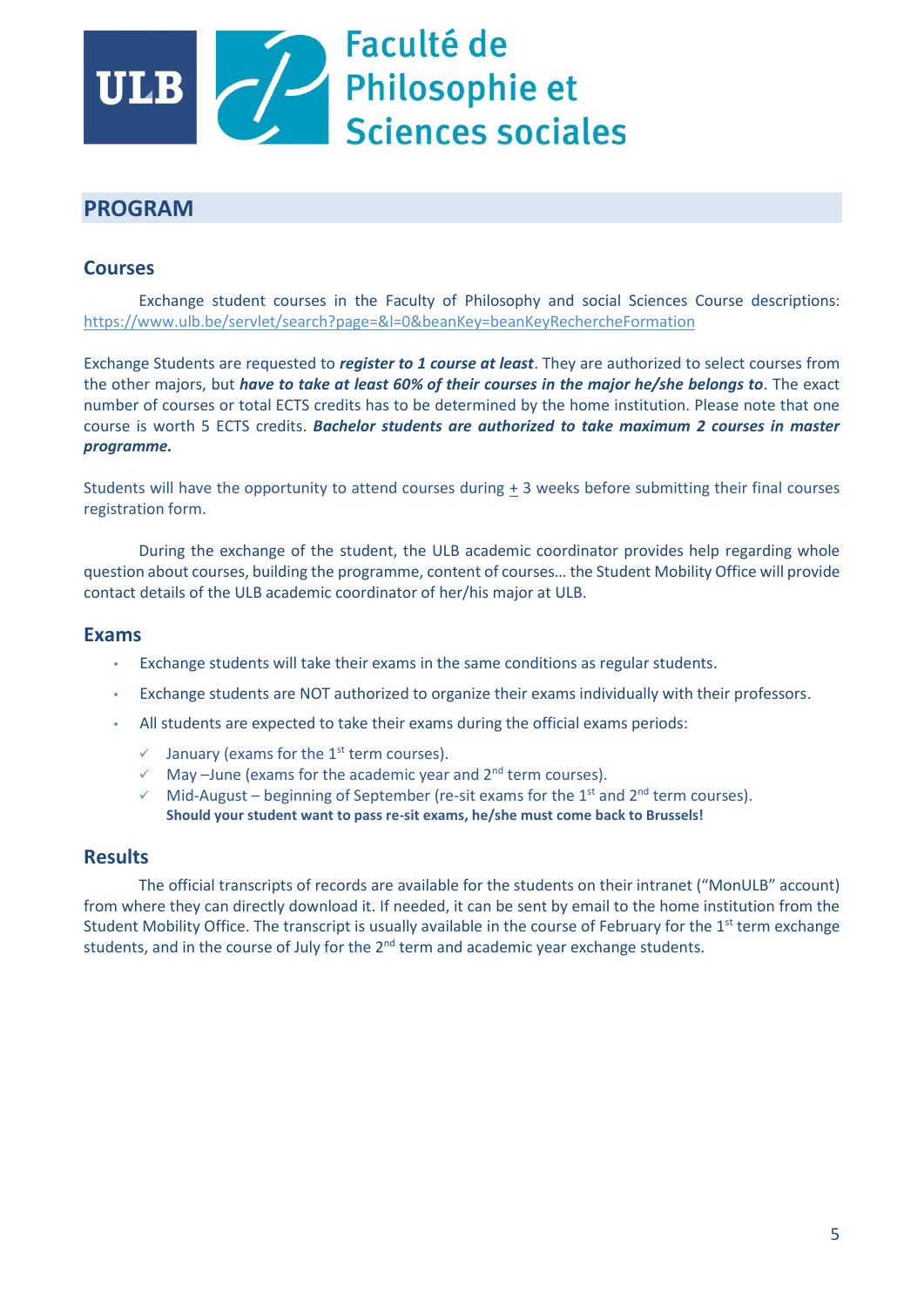

## **ACCOMMODATION**

 Our university unfortunately does not provide student housing to exchange students. Students may look for independent, off-campus housing.

We recommend all the students to find a student room before their arrival in Brussels.

ULB Accommodation Service Database

Specialized websites

[https://www.ulb.be/en/campus](https://www.ulb.be/en/campus-life/accommodation)[life/accommodation](https://www.ulb.be/en/campus-life/accommodation)

http:/[/www.brukot.be](http://www.brukot.be/) [http://www.kots.be](http://www.kots.be/)

# **CAMPUS FACILITIES/ACTIVITIES**

For more details, please find the link [https://www.ulb.be/en/incoming-mobility/practical-information-for](https://www.ulb.be/en/incoming-mobility/practical-information-for-incoming-students)[incoming-students](https://www.ulb.be/en/incoming-mobility/practical-information-for-incoming-students)

Exchange Students association, l'EXPRESS: [https://www.erasmus-brussels.org/.](https://www.erasmus-brussels.org/) Several student associations organise extra-academic activities exchange students can take part in…

**V:** Presses Universitaires (handbooks, …)

#### **E1 & E2:** Sports Halls

**F**: Accommodation Service, photocopies, fax, bookshop, restaurants, sandwiches, stationary, travel agency.

**H**: Student mobility Office Phisoc, Express' office, Facultes' information boards, schedules.

**IEE**: Institut d'Etudes Européennes

**M**: Medical Service

**NB**: Human Sciences Library

**S**: Registration Service

**U**: Multimedia library

**R42**: Solvay Brussels School of Economics and Management (SBS-EM)